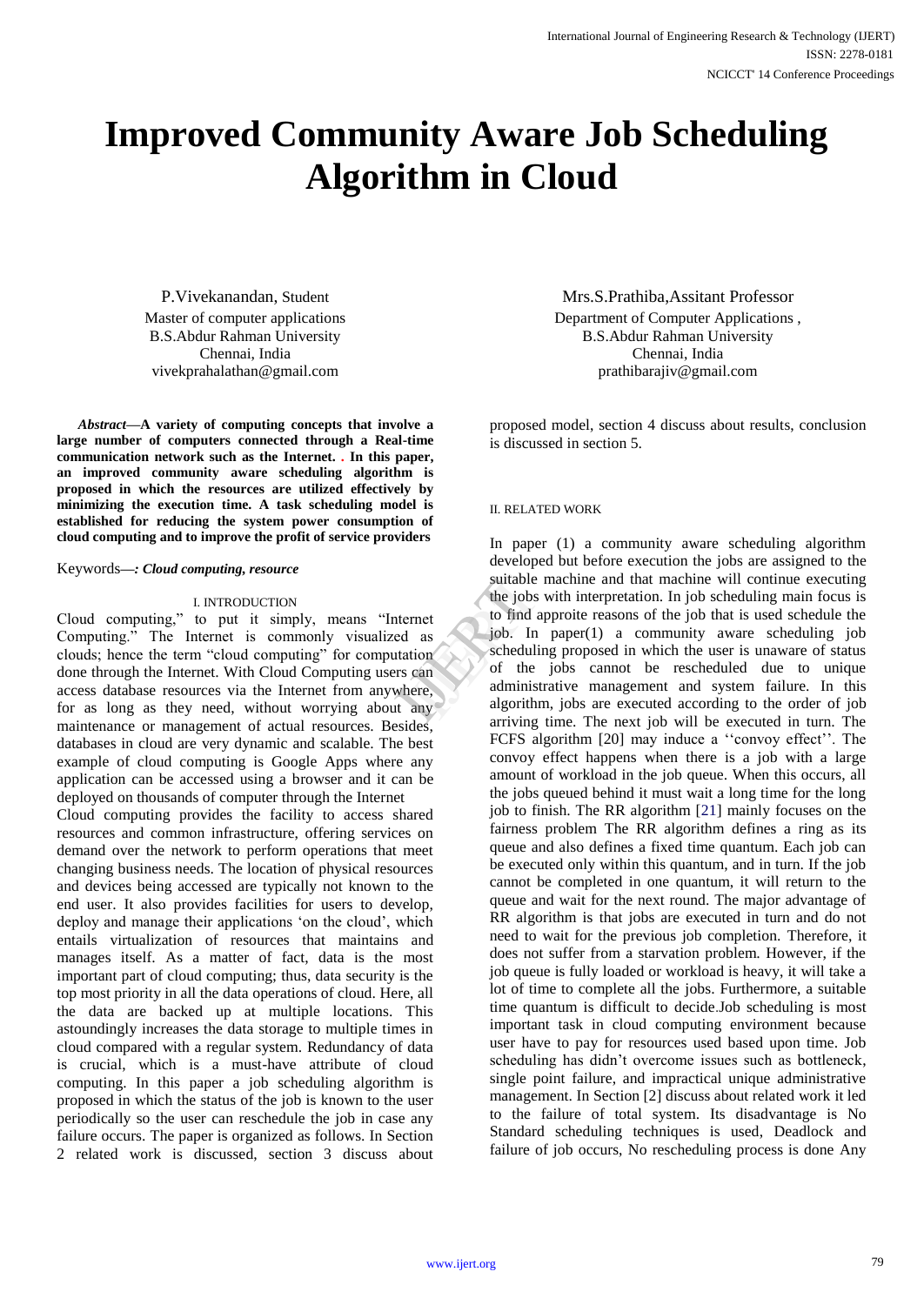job gets failed the total system gets collapsed,User doesn't know job status.

# III. PROPOSED MODEL

In the proposed system an improved community aware scheduling algorithm (ICSA) is proposed in which the resources are utilized very productively. The proposed scheduling algorithm allows all the users to access the server anytime.The advantages of the proposed system are If any job is delayed, rescheduling process is done on time. The time interval of the job is known to the user.The algorithm for job rescheduling is represented . Once a node is selected as the assignee node for delegated job's execution, numerous events such as newly arrived jobs and resources are able to keep changing the status of the overall cloud dynamically through time. Therefore, if the assigned job is still not executed yet after some time, the current assignee node may not remain an optimal choice for the assigned job's execution because some other nodes could offer a shorter job response time because of their volatile resource usages. In this case, each node of the cloud needs to check periodically whether some of the already queued jobs could be re-assigned to other nodes for obtaining better performance in terms of job execution and cloud resource utilization.

### A. Job Rescheduling

Once a node is selected as the assignee node for a delegated job's execution, numerous events such as newly arrived jobs



FIGURE1: ARCHITECTURE DIAGRAM OF THE PROPOSED SYSTEM

and resources are able to keep changing the status of the overall cloud dynamically through time. Therefore, if the assigned job is still not executed yet after some time, the current assignee node may not remain an optimal choice for the assigned job's execution because some other nodes could offer a shorter job response time because of their volatile resource usages.

# B.JobQueue

A job queue is a data structure maintained by job scheduler software containing jobs to run. Users submit their programs that they want executed, "jobs", to the queue for batch processing.

# C.The architecture of cloud computing

Cloud computing is Internet-based development and use of computer technology. The cloud is a metaphor for the Internet (based on how it is depicted in computer network diagrams) and is an abstraction for the complex Infrastructure it conceals. The architecture behind cloud computing is a massive network of "cloud resources" interconnected as if in a grid running in parallel, always using the technique of virtualization to maximize the computing power per server Applications of users work on the virtual operation systems.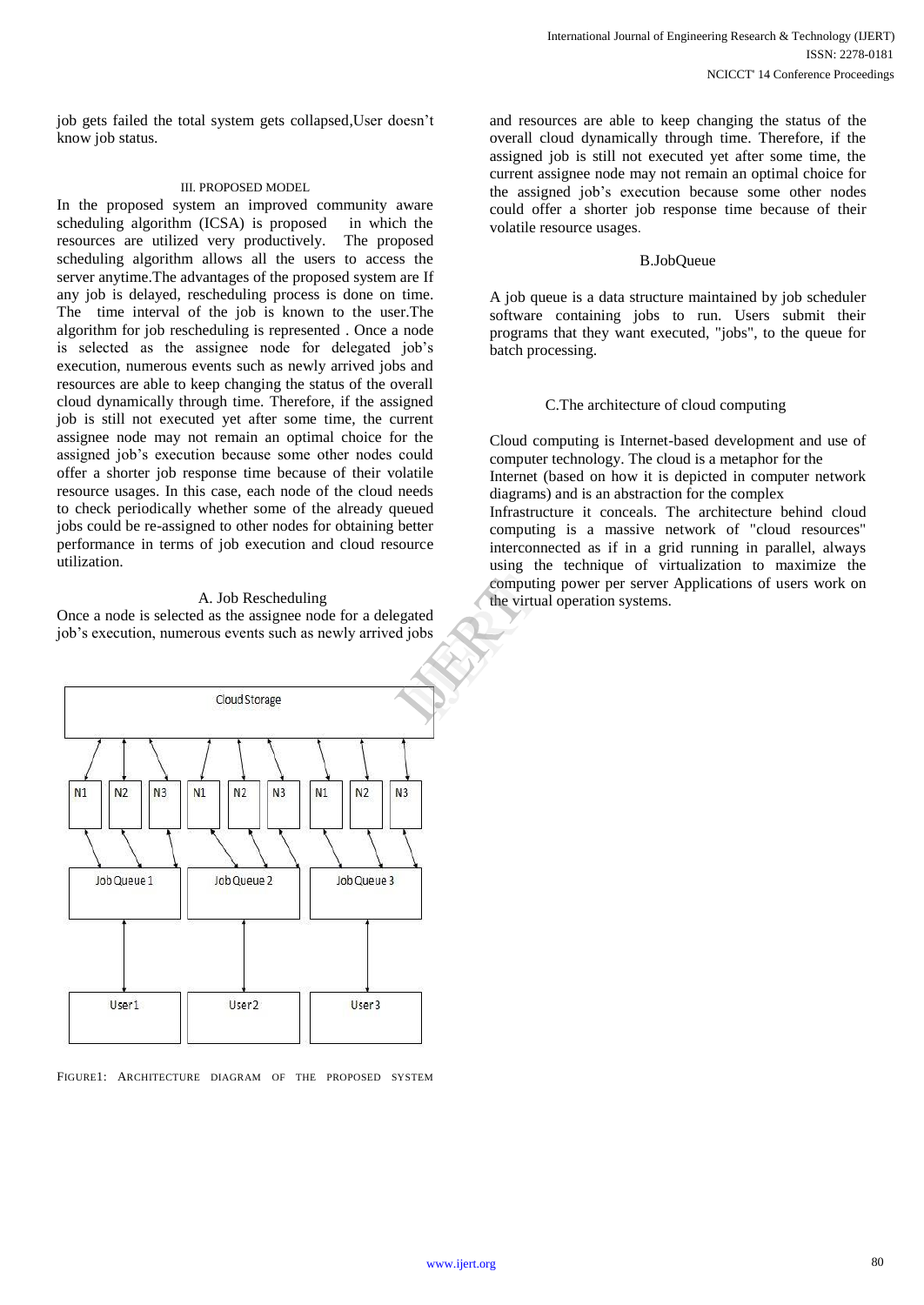# TABLE1:THE NOTATION USED IN ALOGRITHM

THE ALGORITHM IS AS FOLLOWS

| Symbols                | Description                                             |                                                  |
|------------------------|---------------------------------------------------------|--------------------------------------------------|
|                        |                                                         | <b>ALGORITHM</b>                                 |
| $n\alpha$              | Requester node                                          | Step 1:                                          |
|                        |                                                         | Request is submitted.                            |
| $j\alpha, \theta$      | Which needs to be allocate                              |                                                  |
|                        |                                                         | Step 2:                                          |
| $reqa, \theta$         | Estimation message generated for job                    | Authentication is done for each request          |
|                        |                                                         | Step 3:                                          |
| $xn\beta$              | Length of the known node.an arbitrary node from         | Authenticated request is placed in job queue     |
|                        | list                                                    |                                                  |
|                        |                                                         | Step 4:                                          |
| Ecpue1                 | Estimation cpu                                          | Estimation time is calculated based on job       |
| Ememe2                 | Estimation memory                                       | traffic and confirmation message is sent to the  |
| Ediske3                | <b>Estimation</b> disk                                  | user.                                            |
| Enwe4                  | <b>Estimation network</b>                               |                                                  |
|                        |                                                         | Step 5:                                          |
|                        |                                                         | Job is executed successfully and periodic        |
| Ex                     | Ex taking the values $0 \le Ex \le 100$ and e1, e2, e3, | update is given every 15 minutes                 |
|                        | e4 are basis vectors.                                   |                                                  |
|                        |                                                         | Step 6:                                          |
| <b>Estimation</b> time | User for confirmation message to proceed job or         | If job is not executed successfully, the request |
|                        | not                                                     | is rescheduled.                                  |
|                        |                                                         |                                                  |
|                        |                                                         |                                                  |
|                        |                                                         |                                                  |
|                        |                                                         |                                                  |
|                        |                                                         | FIGURE 2: PROPOSED ALOGRTHIM                     |
|                        |                                                         |                                                  |
|                        |                                                         |                                                  |
|                        |                                                         |                                                  |
|                        |                                                         |                                                  |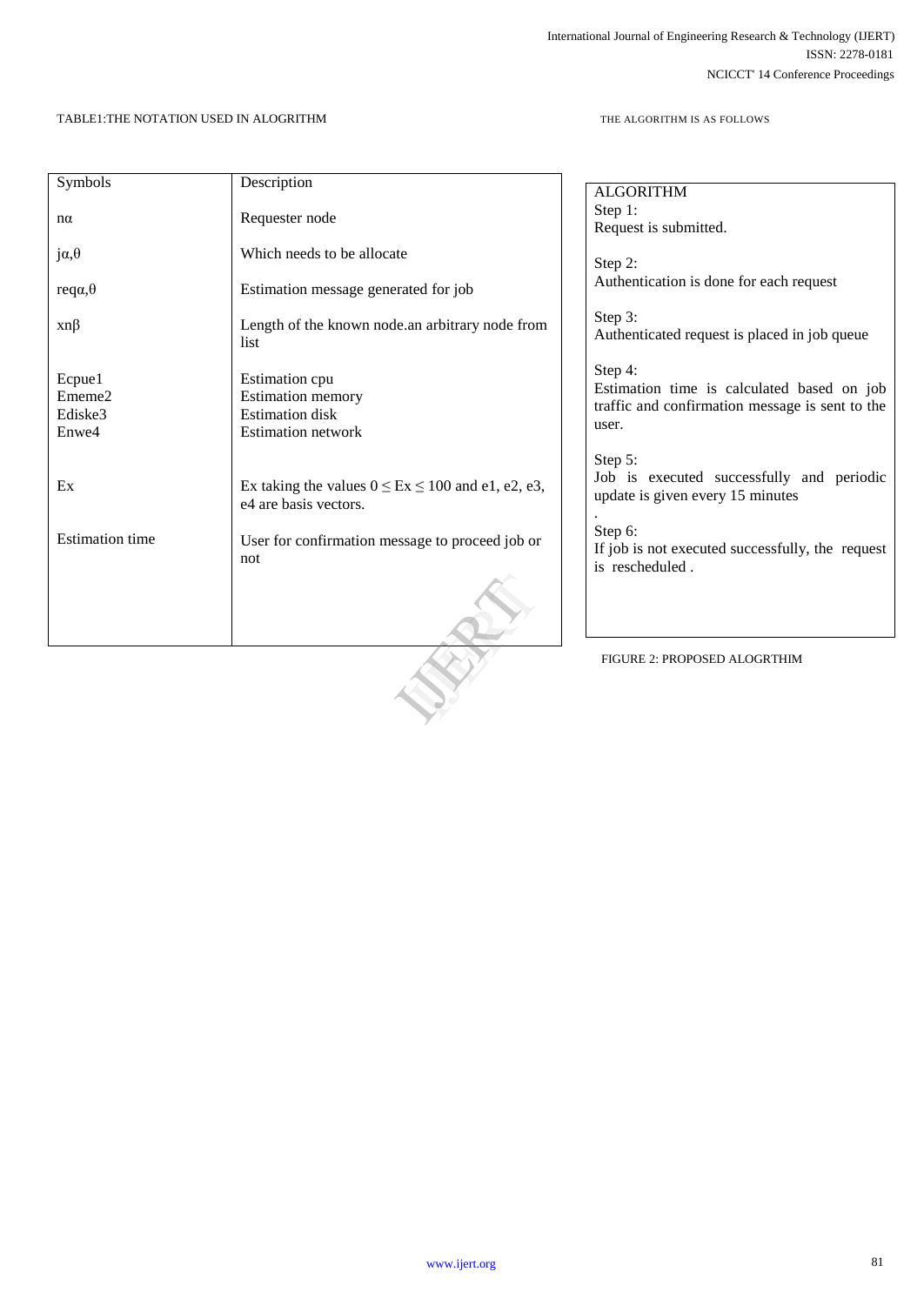# IV. RESULTS

The simulation is based on the cloud simulation tool kit.. The heterogeneous environment is build by various resource specification according to the cloud computing..The resources in the cloud differ by operating system, cpu speed, memory and bandwidth.

| Improved Community aware job scheduling algorithm in Cloud |                        |                                                            |
|------------------------------------------------------------|------------------------|------------------------------------------------------------|
|                                                            |                        | <b>Improved Community aware job scheduling</b>             |
| <b>Username:</b>                                           | kiruba                 |                                                            |
| Password:                                                  | ******                 |                                                            |
| <b>Security Answer:</b>                                    | *****                  |                                                            |
|                                                            | Submit                 | <b>Reset</b><br>AC                                         |
|                                                            |                        |                                                            |
|                                                            | User Login             |                                                            |
| FIGURE3: LOGIN PAGE                                        |                        |                                                            |
| User: kiruba                                               |                        |                                                            |
|                                                            |                        | Improved Community aware job scheduling algorithm in Cloud |
|                                                            |                        |                                                            |
|                                                            | <b>Job Requirement</b> |                                                            |
|                                                            | <b>View Job</b>        |                                                            |
|                                                            |                        |                                                            |
|                                                            | <b>Job Type</b>        |                                                            |
|                                                            | Exit                   |                                                            |
|                                                            |                        |                                                            |
| FIGURE4: FIELDS                                            |                        |                                                            |
| s kiruba                                                   |                        |                                                            |
|                                                            |                        | Improved Community aware job scheduling algorithm in Cloud |
| Job:                                                       |                        |                                                            |
| <b>Dead Line:</b>                                          |                        |                                                            |
| Cost:                                                      |                        |                                                            |
|                                                            |                        |                                                            |
| <b>Req Resource:</b>                                       |                        |                                                            |
|                                                            |                        | <b>Submit</b>                                              |
|                                                            |                        | <b>Close</b>                                               |
| FIGURE5: JOB SUBMISSION                                    |                        |                                                            |
| & kiruba                                                   |                        |                                                            |
|                                                            |                        | Improved Community aware job scheduling algorithm in Cloud |
| Job:                                                       |                        | <b>Dread</b>                                               |
| <b>Dead Line:</b>                                          |                        | 20-03-2014                                                 |
|                                                            |                        |                                                            |
| Cost:                                                      |                        | 100                                                        |
| <b>Req Resource:</b>                                       |                        | 20                                                         |
|                                                            |                        | <b>Submit</b>                                              |
|                                                            |                        | <b>Close</b>                                               |
|                                                            |                        |                                                            |

FIGURE6: DISPLAYING JOB

| <b>View Job List</b> |                    |                   |      |               |  |
|----------------------|--------------------|-------------------|------|---------------|--|
| Sno                  | Job                | Deadline          | Cost | <b>Status</b> |  |
|                      | dsds               | 2014-01-16        | 1232 | Assigned      |  |
| 2                    | dffde              | 2014-03-20        | 1123 | Assigned      |  |
| 3                    | czssad             | 2014-03-19        | 123  | Assigned      |  |
| 4                    | dswe               | 2014-03-26        | 123  | Assigned      |  |
| 5                    | <b>Dead Vessel</b> | 2014-03-26        | 2000 | Assigned      |  |
| 6                    | <b>Dread</b>       | 2014-03-20<br>100 |      | Active        |  |
|                      |                    |                   |      |               |  |
| <b>Close</b>         |                    |                   |      |               |  |

FIGURE7: VIEW JOB<br>
Exploring decentralized dynamic scheduling for grids and clouds using the community-a.. **View Job List** Job Deadline Status dsds<br>dffde<br>czssad<br>dswe<br>Dead Vessel<br>Dread 2014-01-16<br>2014-03-20<br>2014-03-26<br>2014-03-26<br>2014-03-20 Assigned<br>Assigned<br>Assigned<br>Assigned<br>Active 1232<br>1232<br>123<br>123<br>2000<br>100

| <b>Close</b>                                                                                                                        |             |                                       |      |          |                   |               |  |
|-------------------------------------------------------------------------------------------------------------------------------------|-------------|---------------------------------------|------|----------|-------------------|---------------|--|
|                                                                                                                                     |             |                                       |      |          |                   |               |  |
| FIGURE8:JOB ASSIGN                                                                                                                  |             |                                       |      |          |                   |               |  |
| ×<br>$=$ $\blacksquare$<br>Exploring decentralized dynamic scheduling for grids and clouds using the community-a<br>$\mathcal{L}_2$ |             |                                       |      |          |                   |               |  |
|                                                                                                                                     |             | <b>Job List To Calculate Job Type</b> |      |          |                   |               |  |
|                                                                                                                                     |             |                                       |      |          |                   |               |  |
| Sno                                                                                                                                 | Job         | Deadline                              | Cost | Resource | <b>TypeStatus</b> | <b>Status</b> |  |
| 1                                                                                                                                   | dsds        | 2014-01-16                            | 1232 | 34       | Assigned          | Simple        |  |
| $\overline{2}$                                                                                                                      | dffde       | 2014-03-20                            | 1123 | 60       | Assigned          | Complex       |  |
| 3                                                                                                                                   | czssad      | 2014-03-19                            | 123  | 12       | Assigned          | Simple        |  |
| 4                                                                                                                                   | dswe        | 2014-03-26                            | 123  | 1233     | Assigned          | Complex       |  |
| 5                                                                                                                                   | Dead Vessel | 2014-03-26                            | 2000 | 120      | Assigned          | Complex       |  |
| 6                                                                                                                                   | Dread       | 2014-03-20                            | 100  | 20       | Active            | Simple        |  |
|                                                                                                                                     |             |                                       |      |          |                   |               |  |
|                                                                                                                                     |             |                                       |      |          |                   |               |  |
|                                                                                                                                     |             |                                       |      |          |                   |               |  |
|                                                                                                                                     |             |                                       |      |          |                   |               |  |
|                                                                                                                                     |             |                                       |      |          |                   |               |  |
| <b>Calculate Job Type</b>                                                                                                           |             |                                       |      |          |                   |               |  |
|                                                                                                                                     |             |                                       |      |          |                   |               |  |
| <b>Close</b>                                                                                                                        |             |                                       |      |          |                   |               |  |
|                                                                                                                                     |             |                                       |      |          |                   |               |  |
|                                                                                                                                     |             |                                       |      |          |                   |               |  |

#### FIGURE9:CALCULATING JOB

|                  | $\overline{\mathbf{z}}$<br>同<br>6 Improved Community aware job scheduling algorithm in Cloud |            |       |               |  |  |  |
|------------------|----------------------------------------------------------------------------------------------|------------|-------|---------------|--|--|--|
| <b>Job Queue</b> |                                                                                              |            |       |               |  |  |  |
| <b>Sno</b>       | <b>Job</b>                                                                                   | Deadline   | Cost  | <b>Status</b> |  |  |  |
|                  | Select                                                                                       | 29-01-2014 | 12334 | Assigned      |  |  |  |
| $\overline{2}$   | dsds                                                                                         | 2014-01-16 | 1232  | Assigned      |  |  |  |
| 3                | dffde                                                                                        | 2014-03-20 | 1123  | Assigned      |  |  |  |
|                  | czssad                                                                                       | 2014-03-19 | 123   | Assigned      |  |  |  |
| 5                | dswe                                                                                         | 2014-03-26 | 123   | Assigned      |  |  |  |
| 6                | Dead Vessel                                                                                  | 2014-03-26 | 2000  | Assigned      |  |  |  |
| 7                | <b>Dread</b>                                                                                 | 2014-03-20 | 100   | Active        |  |  |  |
|                  |                                                                                              |            |       |               |  |  |  |
|                  |                                                                                              |            |       |               |  |  |  |
|                  |                                                                                              |            |       |               |  |  |  |
|                  |                                                                                              |            |       |               |  |  |  |
|                  | <b>Execute</b>                                                                               |            |       |               |  |  |  |
|                  |                                                                                              |            |       |               |  |  |  |
| <b>Close</b>     |                                                                                              |            |       |               |  |  |  |
|                  |                                                                                              |            |       |               |  |  |  |
|                  |                                                                                              |            |       |               |  |  |  |



FIGURE11:NODE CREATION

REFERENCE